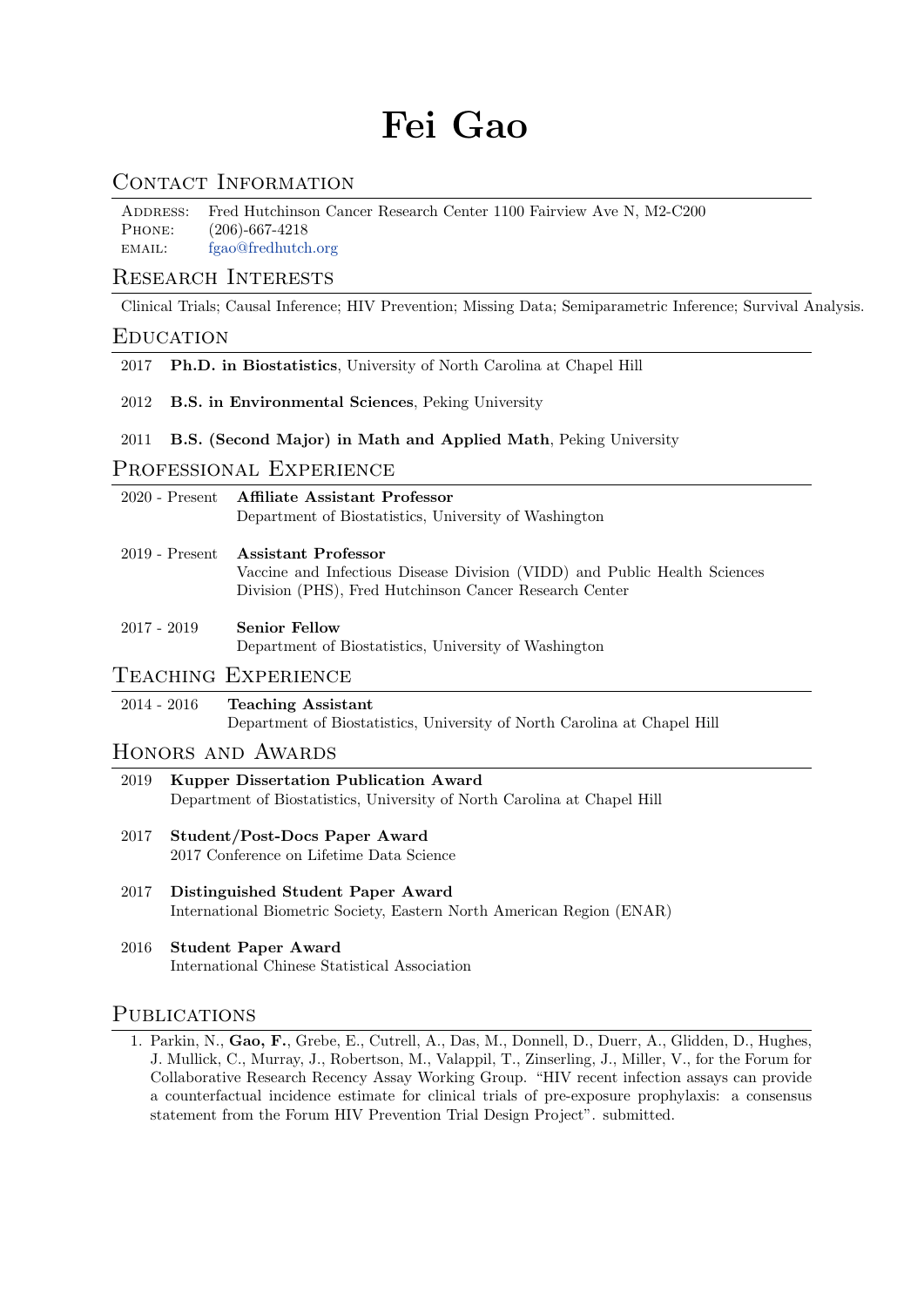- 2. Gao, F. and Chan, K. C. G. "Efficient Estimation of Semiparametric Transformation Model With Interval-Censored Data in Two-Phase Cohort Studies". submitted.
- 3. Gao, F., Xia, F. and Chan, K. C. G. "Defining and Estimating Subgroup Mediation Effects with Semi-Competing Risks Data". arXiv preprint arXiv:2010.00061. revision submitted.
- 4. Gao, F. and Bannick, M. "Statistical Considerations for Cross-Sectional HIV Incidence Estimation Based on Recency Test". accepted for publication in Statistics in Medicine.
- 5. Gao, F. and Chan, K. C. G. "Non-iterative Adjustment to Regression Estimators with Populationbased Auxiliary Information for Semiparametric Models". accepted for publication in Biometrics. biom.13585.
- 6. Gao, F., Glidden, D., Hughes, J., and Donnell, D. "Sample Size Calculation for Active-Arm Trial with Counterfactual Incidence Based on Recency Assay". arXiv preprint arXiv:2011.00725. accepted for publication in Statistical Communications in Infectious Diseases.
- 7. Swan, D. A., Goyal, A., Bracis, C., Moore, M., Krantz, E., Brown, E., Cardozo-Ojeda, F., Reeves, D. B., Gao, F., Painter, I., Gilbert, P. B., Corey, L., Cohen, M. S., Janes, H., Dimitrov, D., and Schiffer, J. T. (2021). "Mathematical Modeling of Vaccines that Prevent SARS-CoV-2 Transmission by Lowering Viral Load". Viruses, 13(10), 1921.
- 8. Janes, H., Gao, F. and Luedtke, A. "Discussion on "Estimating vaccine efficacy over time after a randomized study is unblinded" by Anastasios A. Tsiatis and Marie Davidian". Biometrics. https://doi.org/10.1111/biom.13542.
- 9. Chan, K. C. G, Gao, F., and Xia, F. "Discussion on "Causal Mediation of Semicompeting Risks" by Yen-Tsung Huang". Biometrics. https://doi.org/10.1111/biom.13520.
- 10. Gao, F., Wang, Y., and Zeng, D. (2021). "Semiparametric Regression Analysis of Bivariate Censored Events in a Family Study of Alzheimer's Disease". Biostatistics. kxab014.
- 11. Shelton, S. E., Stone, J., Gao, F., Zeng, D., and Dayton, P. A. (2020). "Microvascular Ultrasonic Imaging of Angiogenesis Identifies Tumors in a Murine Spontaneous Breast Cancer Model". International Journal of Biomedical Imaging. 2020:7862089.
- 12. Gao, F., Wang, Y., and Zeng, D. (2019). "Early Diagnosis of Neurological Disease Using Peak Degeneration Ages of Multiple Biomarkers". Annals of Applied Statistics, 13(2), 1295–1318.
- 13. Gao, F. and Chan, K. C. G. (2019). "Semiparametric Regression Analysis of Length-Biased Interval-Censored Data". Biometrics, 75(1): 121–132.
- 14. Gao, F., Zeng, D., Couper, D., and Lin, D. Y. (2019). "Semiparametric Regression Analysis of Multiple Right- and Interval-Censored Events". Journal of the American Statistical Association, 114(527), 1232–1240.
- 15. Wan, Y., Jackson, T., Chung, C., Gao, F., Blakey, G., & Nguyen, T. (2019). Comparison of Condylar Position in Orthognathic Surgery Cases Treated with Virtual Surgical Planning vs. Conventional Model Planning. Orthodontics & Craniofacial Research, 22, 142–148.
- 16. Gao, F., Zeng, D., and Lin, D. Y. (2018). "Semiparametric Regression for Interval-Censored Data With Informative Dropout". Biometrics, 74(4), 1213–1222.
- 17. Gao, F., Zeng, D., Wei, H., Wang, X., and Ibrahim, J. G. (2018). "Estimating Treatment Effects for Recurrent Events in the Presence of Rescue Medications: An Application to the Immune Thrombocytopenia Study". Statistics in Biosciences, 10(2), 473–489.
- 18. Jung, H. K., Kuzmiak, C. M., Kim, K. W., Choi, N. M., Kim, H. J., Langman, E. L., Yoon, S., Steen, D., Zeng, D., and Gao, F. (2017). "Potential Use of American College of Radiology BI-RADS Mammography Atlas for Reporting and Assessing Lesions Detected on Dedicated Breast CT Imaging: Preliminary Study". Academic Radiology, 24(11), 1395–1401.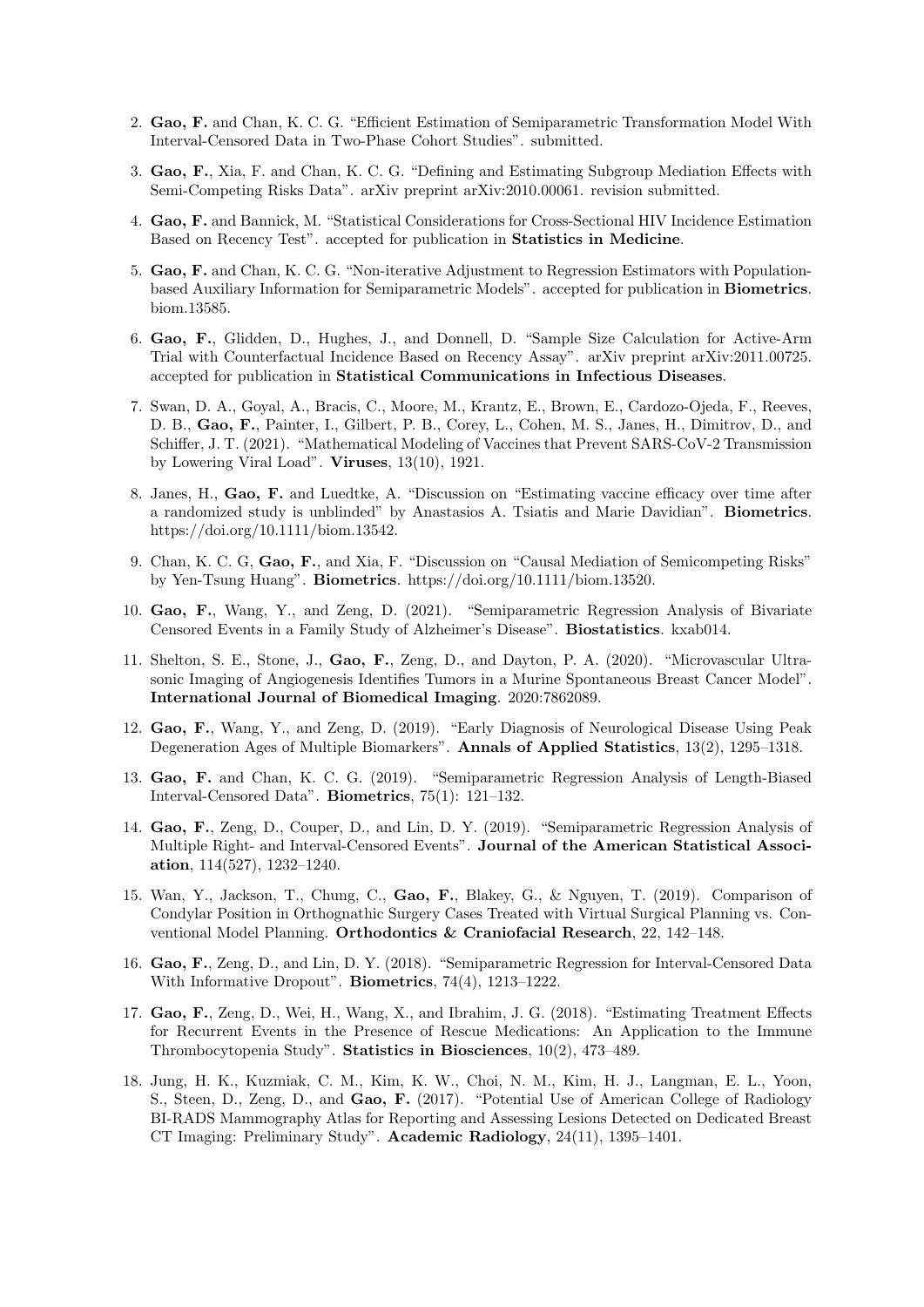- 19. Gao, F., Liu, G., Zeng, D., Xu, L., Lin, B., Diao, G., Golm, G., Heyse, J. F., and Ibrahim, J. G. (2017). "Control-based Imputation for Sensitivity Analyses in Informative Censoring for Recurrent Event Data". Pharmaceutical Statistics, 16(6), 424–432.
- 20. Zeng, D., Gao, F., and Lin, D. Y. (2017). "Maximum Likelihood Estimation for Semiparametric Regression Models With Multivariate Interval-Censored Data". Biometrika, 104(3), 505–525.
- 21. Gao, F., Dong, J., Zeng, D., Rong, A., and Ibrahim, J. G. (2017). "Pattern Mixture Models for Clinical Validation of Biomarkers in the Presence of Missing Data". Statistics in Medicine, 36(19), 2994–3004.
- 22. Gao, F., Zeng, D., and Lin, D. Y. (2017). "Semiparametric Estimation of the Accelerated Failure Time Model With Partly Interval-Censored Data". Biometrics, 73(4), 1161–1168.
- 23. Gao, F., Liu, G., Zeng, D., Diao, G., Heyse, J. F., and Ibrahim, J. G. (2017). "On Inference of Control-based Imputation for Analysis of Repeated Binary Outcomes with Missing Data". Journal of Biopharmaceutical Statistics; 27(3), 358–372.
- 24. Zeng, D., Gao, F., Hu, K., Jia, C., and Ibrahim, J. G. (2015). "Hypothesis Testing for Two-stage Designs With Over or Under Enrollment". Statistics in Medicine, 34(16), 2417–2426.

#### Invited Talk

- 1. "Semiparametric Regression Analysis of Bivariate Censored Events in a Family Study of Alzheimer's Disease", ICSA Applied Statistics Symposium, September, 2021.
- 2. "Efficient Estimation of Semiparametric Transformation Model With Interval-Censored Data in Two-Phase Cohort Studies". R. Clifton Bailey Seminar Series, Department of Statistics, George Mason University, April 2021.
- 3. Panel discussion on "Novel Scientific Approaches for Establishing Efficacy of New Biologics", Design Approaches for Current and Future HIV Prevention Efficacy Trials Virtual Workshop Series, Global HIV Vaccine Enterprise, March, 2021.
- 4. "Design for Actve-Arm Trial with Counterfactual Placebo Incidence Based on Recency Test", Fred Hutch/UW Infectious Disease Prevention Research via Innovative Statistical Methods (ID-PRISM), Feb 2021.
- 5. "Early Diagnosis of Neurological Disease Using Peak Degeneration Ages of Multiple Biomarkers", Joint Statistical Meetings, August 2020.
- 6. "Defining and Estimating Subgroup Mediation Effects with Semi-Competing Risks Data", Fred Hutch Biostatistics Seminar Series, July 2020.
- 7. "Semiparametric Regression Analysis of Length-Biased Interval-Censored Data", Fred Hutch VIDD Scientific Seminar Series, Seattle, WA, July 2019.
- 8. "Semiparametric Regression Analysis of Length-Biased Interval-Censored Data", ICSA China Conference, Tianjin, China, July 2019.
- 9. "Non-iterative Estimation Update for Parametric and Semiparametric Models with Populationbased Auxiliary Information", ICSA Applied Statistics Symposium, Raleigh, NC, June 2019.
- 10. "Semiparametric Regression Analysis of Length-Biased Interval-Censored Data", Conference on Lifetime Data Science, Pittsburgh, PA, May 2019.
- 11. "Non-iterative Estimation Update for Parametric and Semiparametric Models with Populationbased Auxiliary Information", UNC Charlotte Statistics Seminar, Charlotte, NC, Nov 2018.
- 12. "Control-based Imputation for Missing Data with Application to an Anti-Depressant Trial", NC TraCS Biostatistics Seminar Series, Chapel Hill, NC, April 2016.